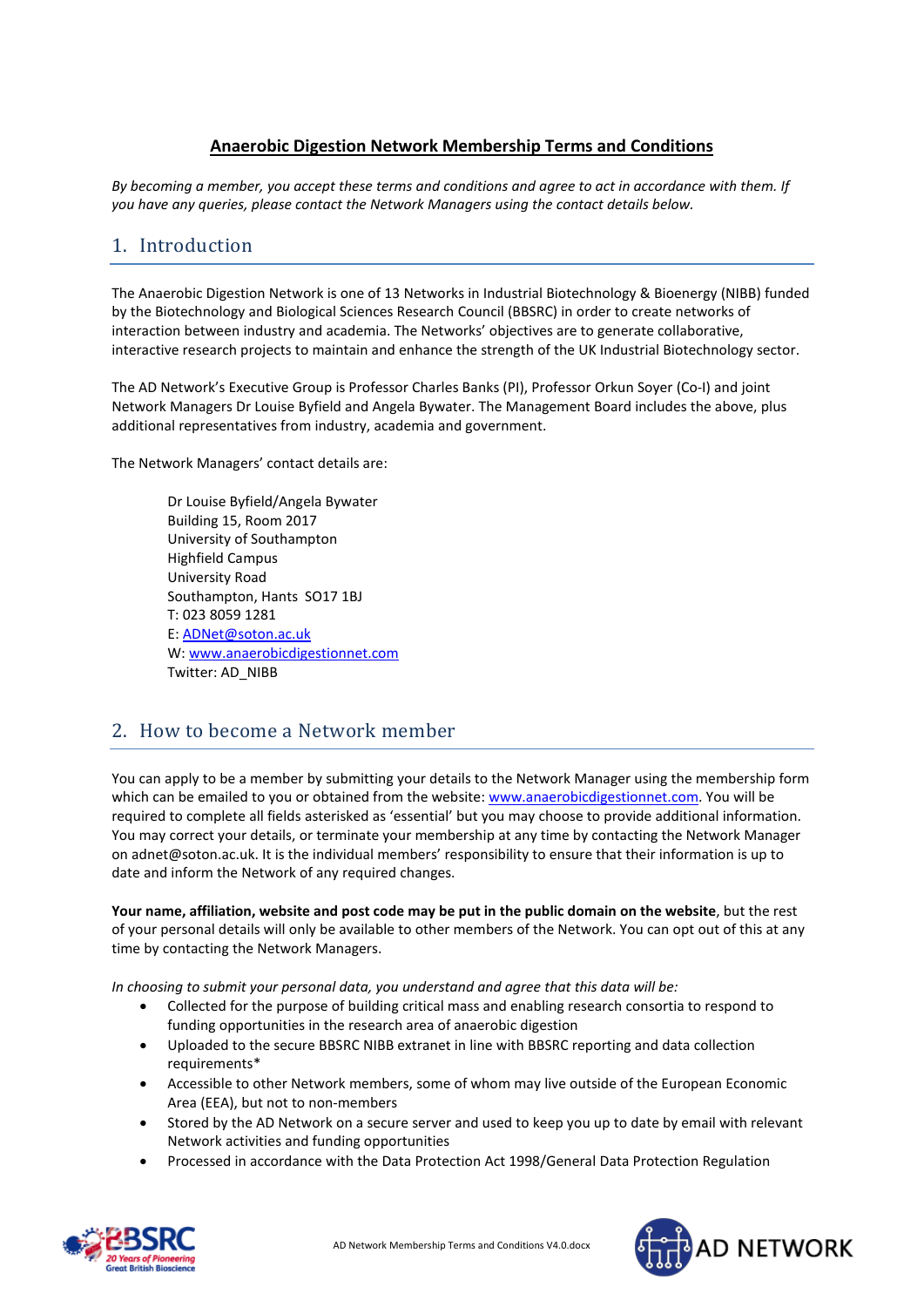\*BBSRC may use the information provided on the BBSRC NIBB Extranet for research related activities, including but not limited to, statistical analysis in relation to evaluation of the BBSRC NIBB, study of trends and policy and strategy studies. Retained statistical data will be anonymised.

# 3. Your interactions with other Network members

As a Network member, you can receive other member's personal details with a view to exchanging research ideas and establishing research consortia. You will be able to access reports of Network workshops and events and may be able to view research outputs resulting from the use of Proof of Concept funds before such outputs become publicly available.

*In becoming a Network member, you understand and agree that:*

- Any material displayed on the website is provided without any guarantees, conditions or warranties as to its accuracy. Your use of the website and its contents is at your own risk.
- You should seek advice from your Institution's knowledge transfer/research support service prior to establishing consortia with other Network members. The Network is not liable for losses resulting from your decision to engage in consortia building discussions with other Network members.
- Should a secure area be developed for Network members, it will be made available to Network members only and should not be passed to third parties. You must not share your unique login details with any other person and you must take immediate steps to change your login details if you suspect that another person is using them to gain access to the secure area.
- You will not use contact details obtained from the member's directory to send unsolicited emails for the purpose of direct marketing or other activities which are not in line with the BBSRC NIBB Network's aims of building research consortia.
- The Network owns all Intellectual property rights contained in works which are created by us or on our behalf. You will not modify the paper or digital copies of any materials you have printed off or downloaded and you must not use any illustrations, photographs or graphics separately from any accompanying text. You will acknowledge the source of any material downloaded or printed from the Network website.
- Materials will be made available on the website in accordance with BBSRC's data sharing policy statement <http://www.bbsrc.ac.uk/web/FILES/Policies/data-sharing-policy.pdf> which expects that research data generated as a result of BBSRC support will be made available with as few restrictions as possible in a timely and responsible manner to the scientific community for subsequent research.
- Materials will be made available on the website in accordance with BBSRC's knowledge exchange management polic[y http://www.bbsrc.ac.uk/web/FILES/Policies/knowledge-exchange](http://www.bbsrc.ac.uk/web/FILES/Policies/knowledge-exchange-commercialisation-policy.pdf)[commercialisation-policy.pdf](http://www.bbsrc.ac.uk/web/FILES/Policies/knowledge-exchange-commercialisation-policy.pdf) which states that BBSRC has a responsibility to enable the optimal and successful application of the outcomes of the excellent research it funds and must ensure the widest benefit to society and the economy both within and beyond the UK.

## 4. Attending Network events

As a Network member, you will have the right to apply to attend Network workshops and events.

*In becoming a member, you understand and agree that:*

- Only registered network members (or invited guests of the Management Board) can attend events organised solely by the AD Network.
- Submission of an application to attend a Network event does not constitute a confirmed place.
- If you are successful in your Network event application, you will receive a confirmatory email.
- Network events will normally be free to attend. Refreshments will be fully provided as appropriate. Should joint events be conducted with partners, any costs will be clearly pointed out in advance.
- Attendees will be responsible for any travel and subsistence costs incurred up to the point of their arrival at the event venue and for their return journey at the end of the event.
- The Network will not be held liable for any costs incurred by you prior to a confirmed place being awarded.